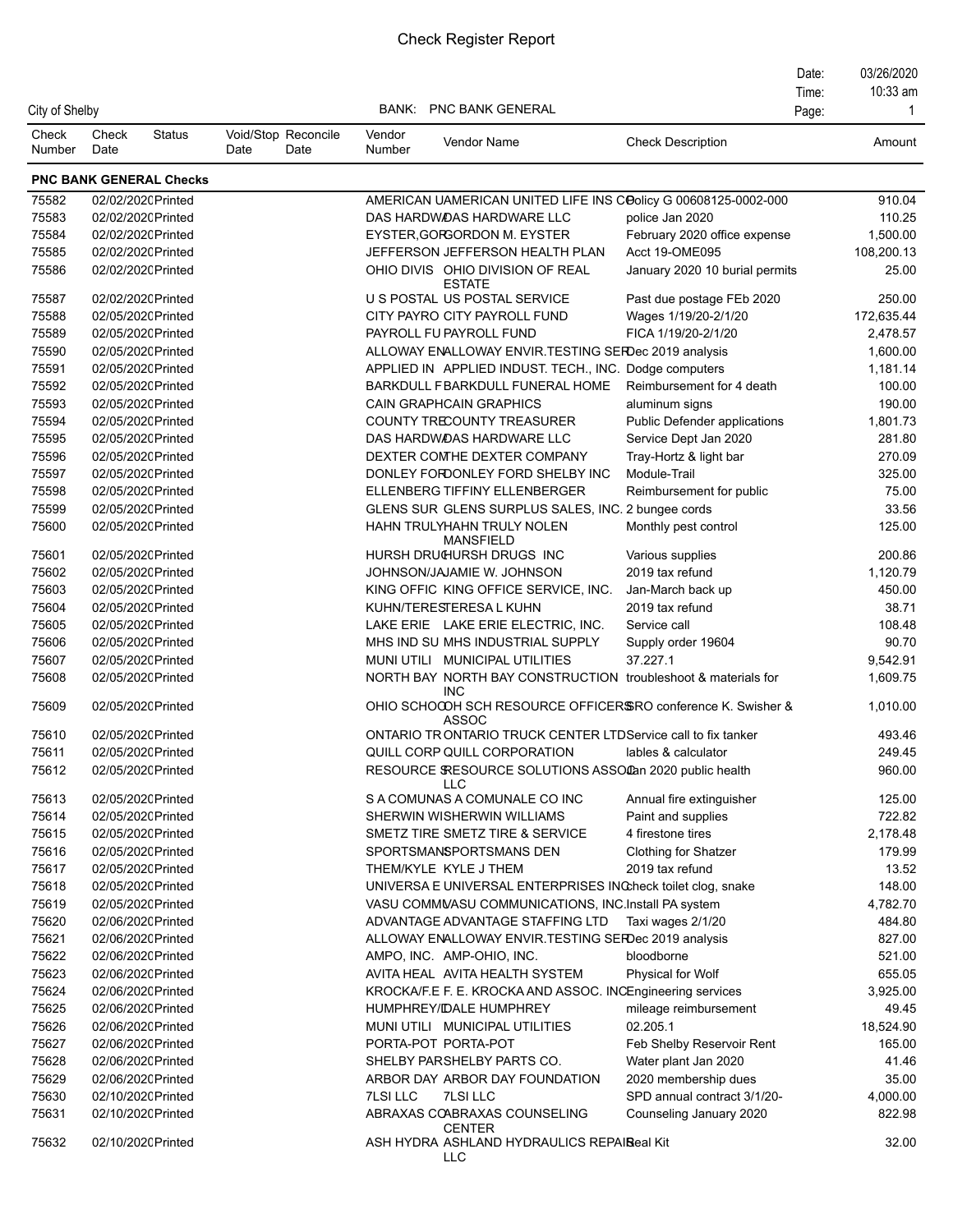| City of Shelby  |                 |                                          |                                     |                  | <b>BANK: PNC BANK GENERAL</b>                                                                        |                                                | Date:<br>Time: | 03/26/2020<br>10:33 am<br>2 |
|-----------------|-----------------|------------------------------------------|-------------------------------------|------------------|------------------------------------------------------------------------------------------------------|------------------------------------------------|----------------|-----------------------------|
|                 |                 |                                          |                                     |                  |                                                                                                      |                                                | Page:          |                             |
| Check<br>Number | Check<br>Date   | <b>Status</b>                            | Void/Stop Reconcile<br>Date<br>Date | Vendor<br>Number | <b>Vendor Name</b>                                                                                   | <b>Check Description</b>                       |                | Amount                      |
|                 |                 | <b>PNC BANK GENERAL Checks</b>           |                                     |                  |                                                                                                      |                                                |                |                             |
| 75633           |                 | 02/10/2020 Printed                       |                                     |                  | BAY WORLD BAY WORLD INTERNATIONAL 2019 tax withholding refund<br><b>INC</b>                          |                                                |                | 988.31                      |
| 75634           |                 | 02/10/2020 Printed                       |                                     |                  | CAPITAL TI CAPITAL TIRE INC                                                                          | tires for police                               |                | 544.00                      |
| 75635           |                 | 02/10/2020 Printed                       |                                     |                  | CARTER LUMCARTER LUMBER                                                                              | Hinges                                         |                | 198.00                      |
| 75636           |                 | 02/10/2020 Printed                       |                                     |                  | CITY-GALIO CITY OF GALION                                                                            | Coliform test Jan 2020                         |                | 165.00                      |
| 75637           |                 | 02/10/2020 Printed                       |                                     |                  | COLE DISTR COLE DISTRIBUTING INC.                                                                    | WWTP propane                                   |                | 7,493.69                    |
| 75638           |                 | 02/10/2020 Printed                       |                                     |                  | COLON COINCOLONIAL COIN LAUNDRY                                                                      | January inmate laundry                         |                | 190.00                      |
| 75639           |                 | 02/10/2020 Printed                       |                                     |                  | JACK DOHENJACK DOHENY COMPANIES IN Elbow weldment, ripsaw                                            |                                                |                | 1,055.04                    |
| 75640           |                 | 02/10/2020 Printed                       |                                     |                  | MHS IND SU MHS INDUSTRIAL SUPPLY                                                                     | Soap, ear plugs, & broom                       |                | 62.82                       |
| 75641           |                 | 02/10/2020 Printed                       |                                     | <b>OPERS</b>     | OH PUBLIC EMPLOYEES<br><b>RETIREMENT</b>                                                             | Employer portion 12/22/19-                     |                | 25,864.14                   |
| 75642           |                 | 02/10/2020 Printed                       |                                     | OH EPA           | OHIO EPA                                                                                             | <b>Standard Chemistry</b>                      |                | 1,800.00                    |
| 75643           |                 | 02/10/2020 Printed                       |                                     | OP&FP            | OHIO POLICE & FIRE PENSIONEmployer portion 12/22/19-                                                 |                                                |                | 32,459.30                   |
| 75644           |                 | 02/10/2020 Printed                       |                                     |                  | RICH CO CO RICH CO COMM ALTERNATIVE 24 days Ashley McPherson<br><b>CENTE</b>                         |                                                |                | 1,200.00                    |
| 75645<br>75646  |                 | 02/10/2020 Printed                       |                                     |                  | RICH SAFET RICHLAND COUNTY SAFETY Feb 20th luncheon<br><b>COUNCIL</b><br>SARVER PAVSARVER PAVING CO. |                                                |                | 13.00<br>1,274.40           |
|                 |                 | 02/10/2020 Printed                       |                                     |                  |                                                                                                      | UPM cold mix                                   |                |                             |
| 75647<br>75648  |                 | 02/10/2020 Printed<br>02/10/2020 Printed |                                     |                  | SHELBY PARSHELBY PARTS CO.<br>SMETZ TIRE SMETZ TIRE & SERVICE                                        | Various parts and supplies<br>1 Firestone Tire |                | 416.02<br>221.43            |
| 75649           |                 | 02/10/2020 Printed                       |                                     |                  | TREAS.STAT TREASURER, STATE OF OHIO LEADS 1/1/20-3/31/20                                             |                                                |                | 1,800.00                    |
| 75650           |                 | 02/11/2020 Printed                       |                                     |                  | ADVANCE AUADVANCE AUTO PARTS                                                                         | Various parts and supplies                     |                | 451.27                      |
| 75651           |                 | 02/11/2020 Printed                       |                                     |                  | BLEVINS/VI VIRGIL F BLEVINS                                                                          | 2019 tax refund                                |                | 167.00                      |
| 75652           |                 | 02/11/2020 Printed                       |                                     |                  | CELLAR/FAI FAITH CELLAR                                                                              | 2019 tax refund                                |                | 76.00                       |
| 75653           |                 | 02/11/2020 Printed                       |                                     |                  | MEYER/SCO'SCOTT E MEYER                                                                              | 2019 tax refund                                |                | 738.00                      |
| 75654           |                 | 02/11/2020 Printed                       |                                     |                  | MUNCY/RAY RAY & DONNA M. MUNCY                                                                       | 2019 tax refund                                |                | 33.00                       |
| 75655           |                 | 02/11/2020 Printed                       |                                     |                  | OH HEALTH OHIO HEALTH CONSORTIUM,<br>INC.                                                            | DOT 2020 Consortium Fee                        |                | 768.50                      |
| 75656           |                 | 02/11/2020 Printed                       |                                     | SHRED-IT         | SHRED-IT                                                                                             | Onsite shredding                               |                | 1,604.95                    |
| 75657           |                 | 02/14/2020 Printed                       |                                     |                  | ADVANTAGE ADVANTAGE STAFFING LTD                                                                     | Taxi wages 2/8/19                              |                | 484.80                      |
| 75658           |                 | 02/14/2020 Printed                       |                                     |                  | APPLIED IN APPLIED INDUST. TECH., INC.                                                               | Dodge computers                                |                | 1,175.14                    |
| 75659           |                 | 02/14/2020 Printed                       |                                     | <b>ADP</b>       | <b>AUTOMATIC DATA</b><br><b>PROCESSING</b>                                                           | Processing charges through                     |                | 289.95                      |
| 75660           |                 | 02/14/2020 Printed                       |                                     |                  | AVITA HEAL AVITA HEALTH SYSTEM                                                                       | Chad Wolf physical                             |                | 500.00                      |
| 75661           |                 | 02/14/2020 Printed                       |                                     |                  | BAKER/TERRTERRY D & LISA K BAKER                                                                     | 2019 tax refund                                |                | 593.00                      |
| 75662           |                 | 02/14/2020 Printed                       |                                     |                  | BONDED CHIBONDED CHEMICALS, INC.                                                                     | <b>Ferric Chloride Solution</b>                |                | 8,774.84                    |
| 75663           |                 | 02/14/2020 Printed                       |                                     |                  | BROWN/KENKENNETH R & MABLE C<br><b>BROWN</b>                                                         | 2019 tax refund                                |                | 96.00                       |
| 75664           |                 | 02/14/2020 Printed<br>02/14/2020 Printed |                                     |                  | CHART COMICHARTER COMM HOLDINGS<br>LLC                                                               | acct 01075-341515201-5001                      |                | 163.31                      |
| 75665<br>75666  |                 | 02/14/2020 Printed                       |                                     | COL. GAS         | <b>COLUMBIA GAS</b><br>CRESTWOOLCRESTWOOD CARE CENTER Inmate meals Jan 2020                          | acct 124015720030006                           |                | 1,900.86<br>924.00          |
| 75667           |                 | 02/14/2020 Printed                       |                                     |                  | DAILEY/PAR PARKER G DAILEY                                                                           | 2019 tax refund                                |                | 48.00                       |
| 75668           | 02/14/2020 Void |                                          | 02/18/2020                          |                  | DANIEL/MA MARY K DANIEL                                                                              | 2019 tax refund                                |                | 0.00                        |
| 75669           |                 | 02/14/2020 Printed                       |                                     |                  | DAS HARDWOAS HARDWARE LLC                                                                            | WWTP January 2020                              |                | 200.05                      |
| 75670           |                 | 02/14/2020 Printed                       |                                     |                  | DISCOUNT DDISCOUNT DRUG MART                                                                         | Prescription filled 1/1/2020                   |                | 21.93                       |
| 75671           |                 | 02/14/2020 Printed                       |                                     |                  | ENVIR. MAN ENVIRONMENTAL MANAGMENT carus 4500-55 gal drums<br>& DEV.                                 |                                                |                | 3,141.60                    |
| 75672           |                 | 02/14/2020 Printed                       |                                     |                  | ENVIRO RESENVIRONMENTAL RESOURCE Invoice 1/13/2020<br><b>ASSOC</b>                                   |                                                |                | 67.86                       |
| 75673           |                 | 02/14/2020 Printed                       |                                     |                  | KROCKA/F.E F. E. KROCKA AND ASSOC. INC10 24x36" copies                                               |                                                |                | 20.00                       |
| 75674           |                 | 02/14/2020 Printed                       |                                     |                  | HAMILTON, J JACOB T HAMILTON                                                                         | 2019 tax refund                                |                | 31.00                       |
| 75675           |                 | 02/14/2020 Printed                       |                                     |                  | HURON CO HURON COUNTY SHERIFF                                                                        | January inmate medical                         |                | 34.77                       |
| 75676           |                 | 02/14/2020 Printed                       |                                     | <b>IOBP</b>      | INSTITUTE OF BUS<br><b>PUBLICATIONS</b>                                                              | Safety Alert for Supervisors                   |                | 132.50                      |
| 75677           |                 | 02/14/2020 Printed                       |                                     |                  | MILLER, STE STEVEN G MILLER                                                                          | 2019 tax refund                                |                | 640.00                      |
| 75678           |                 | 02/14/2020 Printed                       |                                     |                  | MORROW CTMORROW COUNTY<br><b>TREASURER</b>                                                           | Inmate housing Jan 2020                        |                | 1,860.00                    |
| 75679           |                 | 02/14/2020 Printed                       |                                     |                  | MYERS/ALLEALLEN T MYERS                                                                              | 2019 tax refund                                |                | 738.03                      |
| 75680           |                 | 02/14/2020 Printed                       |                                     |                  | MYERS, CH CHERI J MYERS                                                                              | 2019 tax refund                                |                | 13.00                       |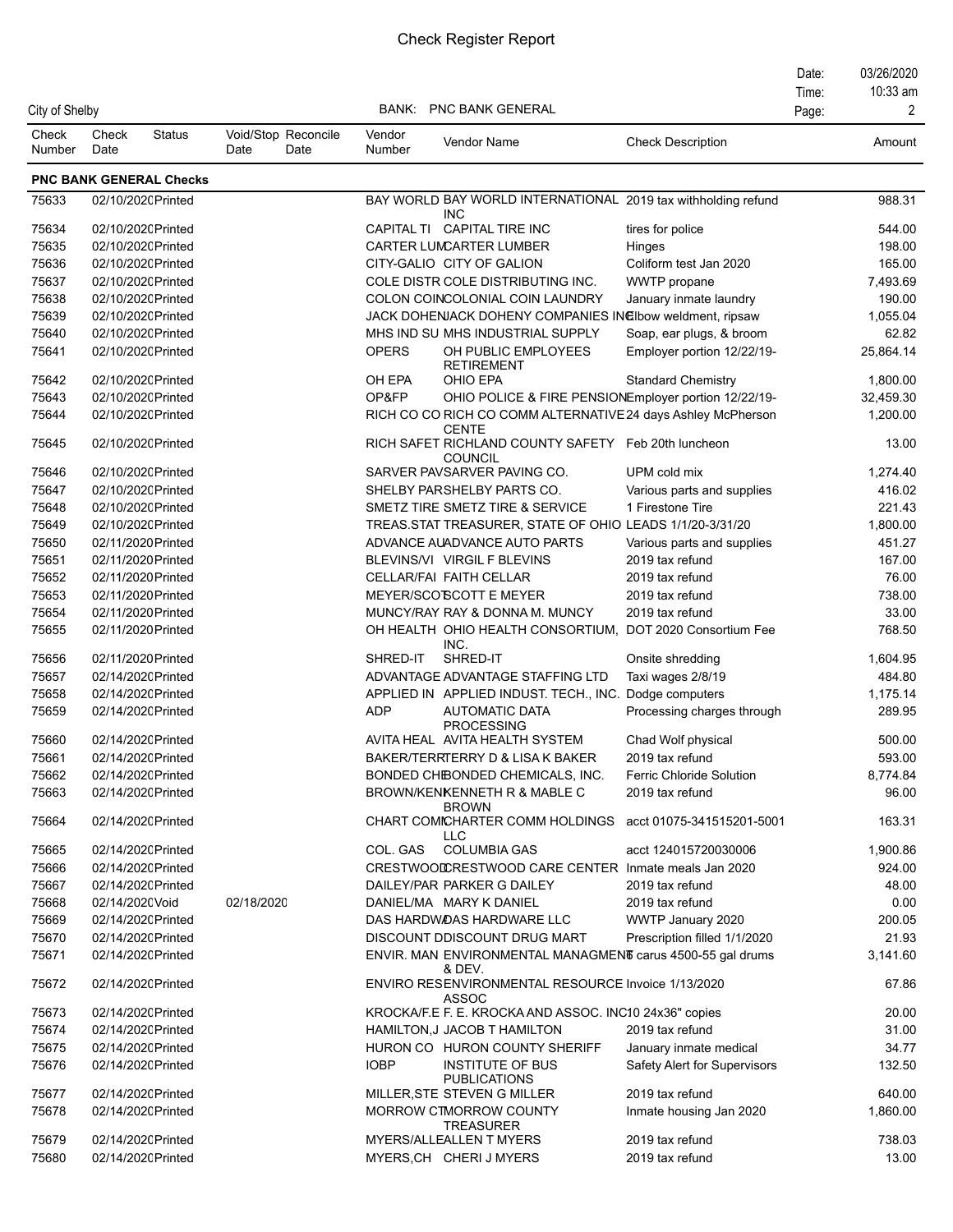|                 |                    |                                |                                     |                  |                                                                                 |                                | Date: | 03/26/2020 |
|-----------------|--------------------|--------------------------------|-------------------------------------|------------------|---------------------------------------------------------------------------------|--------------------------------|-------|------------|
|                 |                    |                                |                                     |                  |                                                                                 |                                | Time: | 10:33 am   |
| City of Shelby  |                    |                                |                                     |                  | <b>BANK: PNC BANK GENERAL</b>                                                   |                                | Page: | 3          |
| Check<br>Number | Check<br>Date      | <b>Status</b>                  | Void/Stop Reconcile<br>Date<br>Date | Vendor<br>Number | Vendor Name                                                                     | <b>Check Description</b>       |       | Amount     |
|                 |                    | <b>PNC BANK GENERAL Checks</b> |                                     |                  |                                                                                 |                                |       |            |
| 75681           | 02/14/2020 Printed |                                |                                     |                  | O.E. MEYER O.E. MEYER CO.                                                       | Bulk liquid carbon dioxide     |       | 1,669.00   |
| 75682           | 02/14/2020 Printed |                                |                                     | <b>OUPS</b>      | OHIO UTILITIES PROTECTION 2020 government assessment                            |                                |       | 150.16     |
| 75683           | 02/14/2020 Printed |                                |                                     |                  | <b>SERV</b><br>QUILL CORP QUILL CORPORATION                                     | Epson ink                      |       | 119.98     |
| 75684           | 02/14/2020 Printed |                                |                                     |                  | SHELBY PARSHELBY PARTS CO.                                                      | Oil Filter                     |       | 25.47      |
| 75685           | 02/14/2020 Printed |                                |                                     |                  | SHERWIN WISHERWIN WILLIAMS                                                      | Paint purchaed 2/3/20          |       | 270.96     |
| 75686           | 02/14/2020 Printed |                                |                                     |                  | SMITH, JASO JASON SMITH                                                         | 2019 tax refund                |       | 47.00      |
| 75687           | 02/14/2020 Printed |                                |                                     |                  | STEWART/BOBOBBY G STEWART                                                       | 2019 tax refund                |       | 247.00     |
| 75688           | 02/14/2020 Printed |                                |                                     |                  | SWARTZ, CO CODY A SWARTZ                                                        | 2019 tax refund                |       | 50.21      |
| 75689           | 02/14/2020 Printed |                                |                                     |                  | TRAINING F TRAINING FOR YOU                                                     | Training for Charlie Brown &   |       | 180.00     |
| 75690           | 02/14/2020 Printed |                                |                                     |                  | UNIVERSA E UNIVERSAL ENTERPRISES INOMaintenance on heater                       |                                |       | 251.50     |
| 75691           | 02/14/2020 Printed |                                |                                     |                  | VASU COMMVASU COMMUNICATIONS, INC.Difference due on antenna                     |                                |       | 23.74      |
| 75692           | 02/14/2020 Printed |                                |                                     |                  | WOLFF BROSVOLFF BROS SUPPLY, INC                                                | Adapter, threaded plug, &      |       | 28.25      |
| 75693           | 02/14/2020 Printed |                                |                                     |                  | WORKMAN/MICHAEL P WORKMAN                                                       | 2019 tax refund                |       | 191.00     |
| 75694           | 02/19/2020 Printed |                                |                                     |                  | CITY PAYRO CITY PAYROLL FUND                                                    | Wages 2/2/20-2/15/20           |       | 162,788.49 |
| 75695           | 02/19/2020 Printed |                                |                                     |                  | PAYROLL FU PAYROLL FUND                                                         | FICA 2/2/20-2/15/20            |       | 2,294.80   |
| 75696           | 02/20/2020 Printed |                                |                                     | <b>7LSILLC</b>   | <b>7LSI LLC</b>                                                                 | 2 computers                    |       | 1,158.00   |
| 75697           | 02/20/2020 Printed |                                |                                     |                  | ADVANTAGE ADVANTAGE STAFFING LTD                                                | Taxi wages 2/15/2020           |       | 484.80     |
| 75698           | 02/20/2020 Printed |                                |                                     |                  | AMAZON INCAMAZON INC                                                            | Reflective tape                |       | 258.80     |
| 75699           | 02/20/2020 Printed |                                |                                     |                  | BONDED CHIBONDED CHEMICALS, INC.                                                | Sodium Hypochlorite            |       | 7,592.86   |
| 75700           | 02/20/2020 Printed |                                |                                     |                  | G&LSUPP G&LSUPPLY                                                               | hand soap                      |       | 52.28      |
| 75701           | 02/20/2020 Printed |                                |                                     |                  | ID NETWORKD NETWORKS                                                            | Finger print scanner 3/1/20-   |       | 3,995.00   |
| 75702           | 02/20/2020 Printed |                                |                                     |                  | MT BUS TEC MT BUSINESS TECHNOLOGIESContract 6087948-02                          |                                |       | 156.71     |
| 75703           | 02/20/2020 Printed |                                |                                     |                  | INC.<br>RICH ENGIN RICHLAND ENGINEERING<br><b>LIMITED</b>                       | Smiley/Gamble intersection     |       | 2,184.50   |
| 75704           | 02/20/2020 Printed |                                |                                     | <b>SPGS</b>      | SAFETY PROTECT GRID SOLUElectrical bonding, grounding,<br><b>INC</b>            |                                |       | 4,990.00   |
| 75705           | 02/20/2020 Printed |                                |                                     |                  | SAMS CLUB SAMS CLUB                                                             | Various supplies               |       | 162.30     |
| 75706           | 02/20/2020 Printed |                                |                                     |                  | USA BLUE B USA BLUE BOOK                                                        | Flexible packing hook 1/4'     |       | 174.38     |
| 75707           | 02/21/2020 Printed |                                |                                     |                  | AT&T MOBIL AT&T MOBILITY II LLC                                                 | acct 287289902889              |       | 369.00     |
| 75708           | 02/21/2020 Printed |                                |                                     |                  | CAIN GRAPHCAIN GRAPHICS                                                         | 12 shirts                      |       | 414.00     |
| 75709           | 02/21/2020 Printed |                                |                                     | COL. GAS         | <b>COLUMBIA GAS</b>                                                             | acct 124225390010003           |       | 972.04     |
| 75710           | 02/21/2020 Printed |                                |                                     |                  | HAHN TRULYHAHN TRULY NOLEN<br><b>MANSFIELD</b>                                  | Monthly pest control125        |       | 125.00     |
| 75711           | 02/21/2020 Printed |                                |                                     |                  | HOOVER INSHOOVER INSTRUMENT<br>SERVICE, INC                                     | RTD thermometer & gas monitor  |       | 327.00     |
| 75712           | 02/21/2020 Printed |                                |                                     |                  | KELSTIN IN KELSTIN INC                                                          | W Main Sewer Project           |       | 20,750.00  |
| 75713           | 02/21/2020 Printed |                                |                                     |                  | KING OFFIC KING OFFICE SERVICE, INC.                                            | 54 1 year subscription         |       | 1,144.00   |
| 75714           | 02/21/2020 Printed |                                |                                     |                  | LAKE ERIE LAKE ERIE ELECTRIC, INC.                                              | Check garage circuits          |       | 2,337.00   |
| 75715           | 02/21/2020 Printed |                                |                                     |                  | MANS ELECTMANSFIELD ELECTRIC SUPPLY2W LED corncob 5000K                         |                                |       | 221.70     |
| 75716           | 02/21/2020 Printed |                                |                                     |                  | PIFHER TRU PIFHER TRUCKING LLC                                                  | P104 Mack Dump Truck           |       | 278.69     |
| 75717           | 02/21/2020 Printed |                                |                                     |                  | PLATTENBURPLATTENBURG & ASSOCIATESGAAP conversion Jan 2020<br><b>INC</b>        |                                |       | 1,315.00   |
| 75718           | 02/21/2020 Printed |                                |                                     |                  | RICH CTY S RICHLAND COUNTY SHERIFF'S nmate housing Geffery Smith<br><b>DEPT</b> |                                |       | 82.73      |
| 75719           | 02/21/2020 Printed |                                |                                     |                  | SARVER PAVSARVER PAVING CO.                                                     | Cold mix ticket 182100         |       | 1,161.60   |
| 75720           | 02/21/2020 Printed |                                |                                     |                  | SHERWIN WISHERWIN WILLIAMS                                                      | Paint and supplies 2/12/20     |       | 132.09     |
| 75721           | 02/21/2020 Printed |                                |                                     |                  | SNYDER FUNSNYDER FUNERAL HOMES                                                  | Indigent Burial for Michael    |       | 750.00     |
| 75722           | 02/21/2020 Printed |                                |                                     |                  | TREAS.STAT TREASURER, STATE OF OHIO Financial audit                             |                                |       | 807.58     |
| 75723           | 02/21/2020 Printed |                                |                                     |                  | U S POSTAL US POSTAL SERVICE                                                    | Utility bill postage Feb 2020  |       | 1,045.25   |
| 75724           | 02/21/2020 Printed |                                |                                     |                  | WHITE/MIKE MIKE WHITE                                                           | Polygraph invoice Allie        |       | 100.00     |
| 75725           | 02/26/2020 Printed |                                |                                     |                  | AUTO-OWNEAUTO-OWNERS INSURANCE                                                  | flood insurance old fire house |       | 1,940.00   |
| 75726           | 02/26/2020 Printed |                                |                                     | <b>ADP</b>       | <b>AUTOMATIC DATA</b><br><b>PROCESSING</b>                                      | Human Capital through 2/10/20  |       | 1,352.21   |
| 75727           | 02/26/2020 Printed |                                |                                     |                  | CHART COMICHARTER COMM HOLDINGS acct 01075-321600202-1001<br><b>LLC</b>         |                                |       | 139.78     |
| 75728           | 02/26/2020 Printed |                                |                                     |                  | CITY OF WI CITY OF WILLARD                                                      | water lab fees                 |       | 150.00     |
| 75729           | 02/26/2020 Printed |                                |                                     |                  | CLEMANS NECLEMANS, NELSON & ASSOC. 2020 retainer fee<br>INC.                    |                                |       | 1,750.00   |